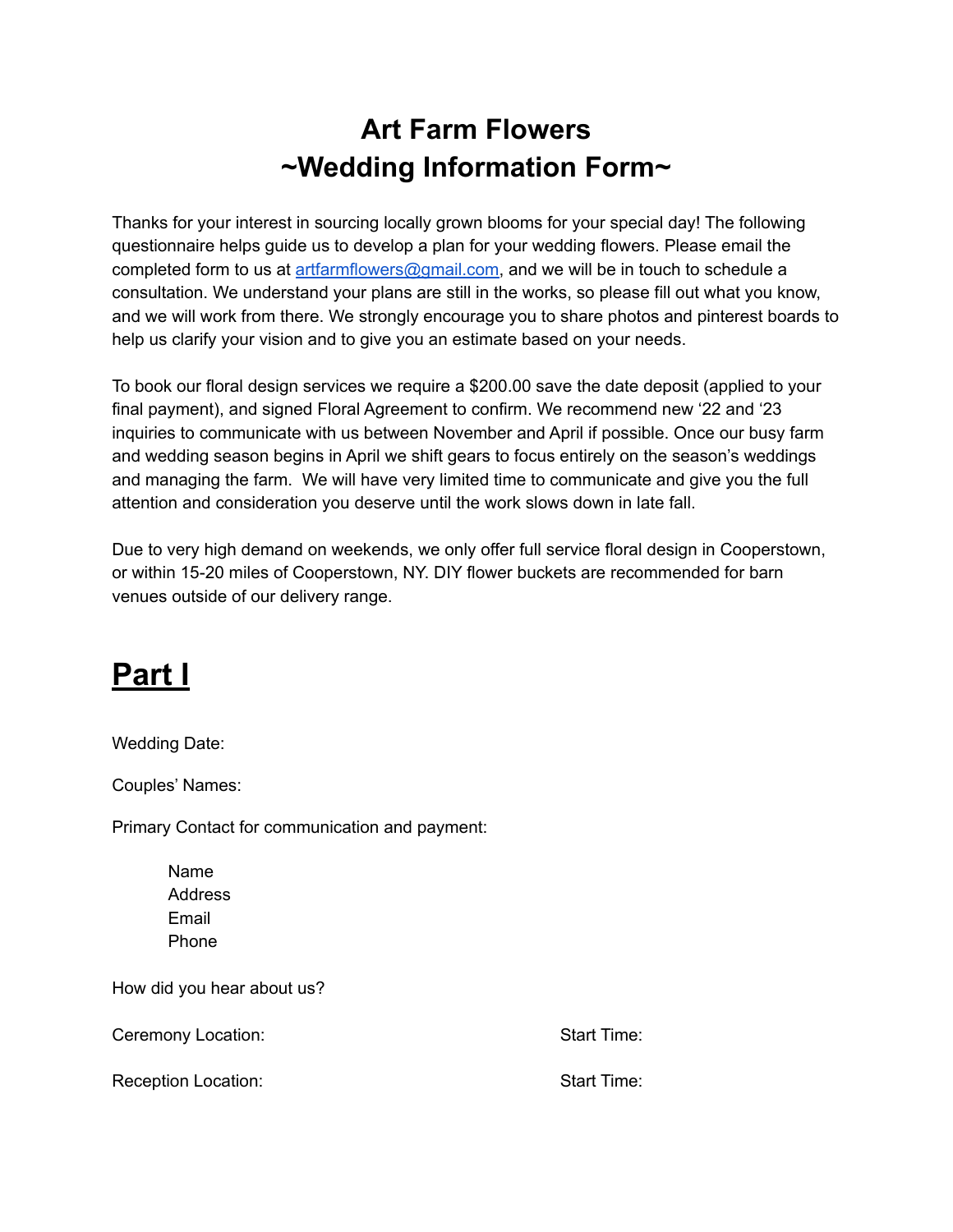Name of photographer ( if you know):

How would you describe the style of your wedding?

What is your floral color scheme? Do you have dominant colors you prefer for your wedding?

Bridesmaid dress color(s): Groomsmen jacket color:

Which of the following services are you interested in? Please check all that apply.

- ❏ Flower delivery
- ❏ Flower set-up
- ❏ Pick up only
- ❏ Vase Rental
- ❏ Bulk Flowers by the bucket

What is your approximate flower budget:

- ❏ Under \$1,000
- ❏ \$1,000-\$2,000
- ❏ \$2,000-\$3,000
- ❏ \$3,000-\$4,000
- ❏ \$4,000-\$5,000
- ❏ Over 5,000

Links to Pinterest page or other sources for your flower ideas and inspiration, color theme, centerpiece sizes, bouquet styles, etc.

Other comments and details you wish to share: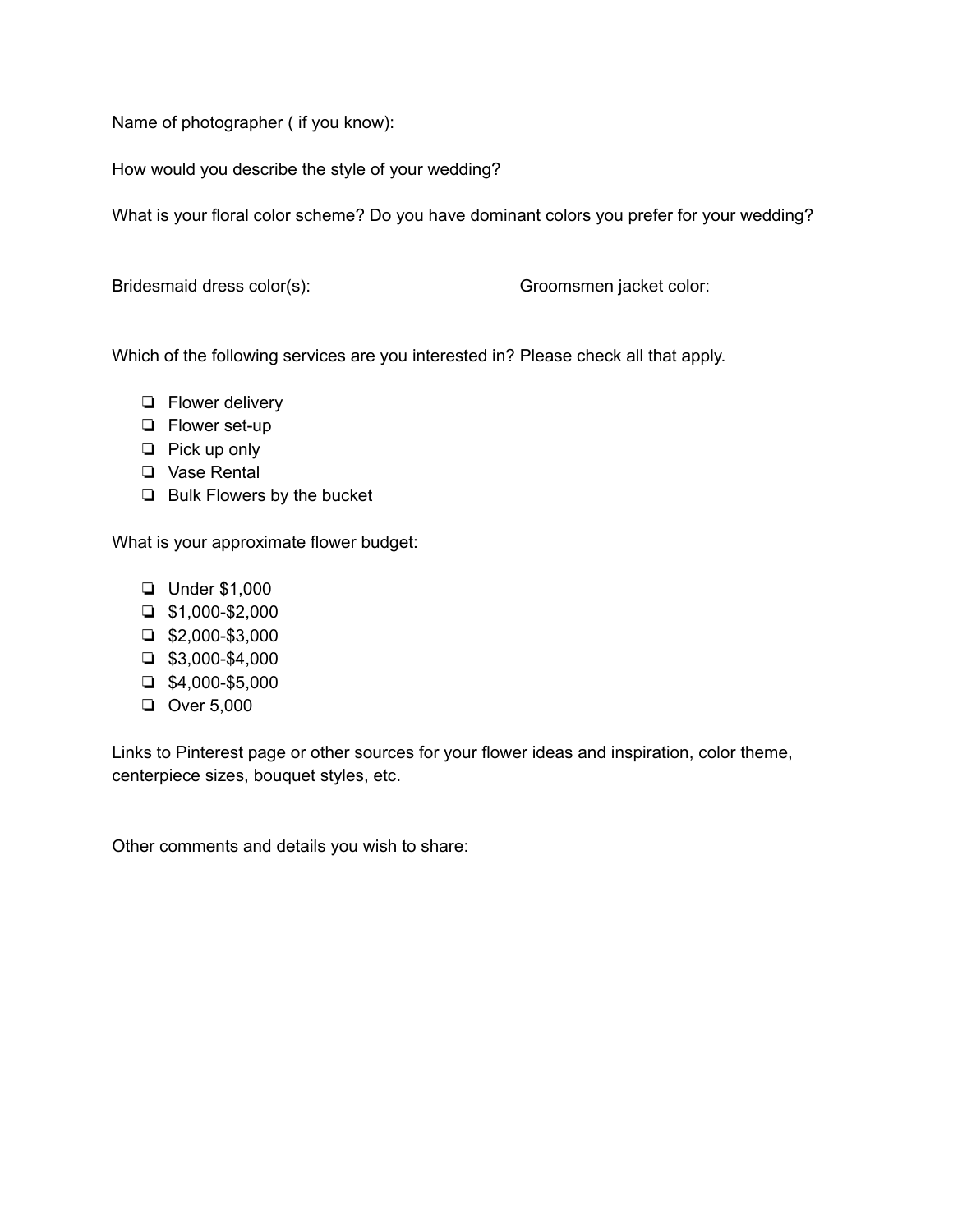# **Part II**

*Select items and quantities you would like provided for personal, ceremony and reception flowers.*

#### *Personal Flowers*

| Item |                                 |     | Quantity |
|------|---------------------------------|-----|----------|
|      | <b>Example 3</b> Bridal Bouquet |     |          |
|      | $\Box$ Bridesmaid bouquets      |     |          |
|      | $\Box$ Boutonniere              |     |          |
|      | $\Box$ Corsage                  | Pin | Wrist    |
|      | $\Box$ Flower Girl crown        |     |          |
|      | $\Box$ Flower Girl petals       |     |          |

#### *Ceremony Flowers*

- ❏ Chair/pew end flowers
- ❏ Large Urn/Statement piece(s)
- ❏ Arbor or Chuppah Installation

#### *Reception Flowers*

| Item | Quantity |
|------|----------|
|      |          |

- ❏ Table Centerpieces for round tables
- ❏ Table Centerpieces for rectangular tables
	- ❏ How long are the rectangular tables ( if you know)?
- ❏ Do you have a sweetheart table?
- ❏ Entry, dessert or card table arrangement(s)
- ❏ Cake flowers w/ foliage
- ❏ Do you need rehearsal dinner flowers?
- ❏ How many guests are you expecting?

*\*While we custom make many installations and designs, we do not commit to elevated centerpieces atop 2FT tall fluted or geometric vases, due to their requirement for floral foam to execute.*